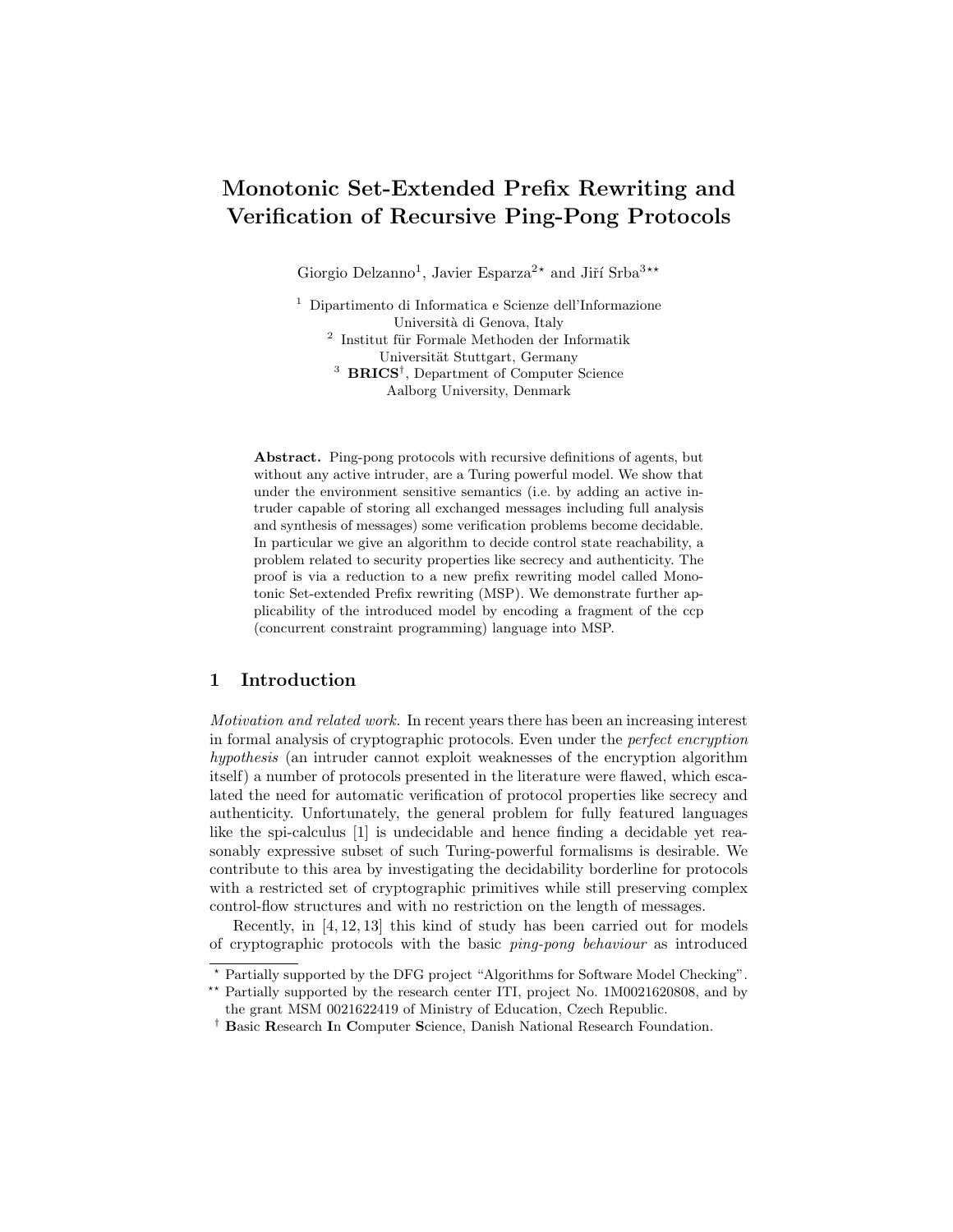by Dolev and Yao [10]. In a ping-pong protocol a message is a single piece of data (plain text) possibly encrypted with a finite sequence of keys. Agents are memory-less. The ping-pong communication mechanism can be naturally modelled using prefix rewriting over finite words. The connection is based on the idea of representing a piece of data  $d$  encrypted, e.g., with  $k_1$ ,  $k_2$  and then  $k_3$ , as the word  $k_3k_2k_1d$ . On reception of a message, an agent can only apply a finite sequence of keys to decrypt the message, and then use another sequence of keys applied to the decrypted message to forge the reply. For example the prefix rewrite rule  $k_3k_2 \rightarrow k_4$  transforms  $k_3k_2k_1d$  into  $k_4k_1d$  (the suffix  $k_1d$  of the first word is copied into the reply).

In [9] Dolev, Even and Karp showed that secrecy properties are decidable in polynomial time for finite ping-pong protocols under an environment sensitive semantics (active attacker) used to model possibly malicious agents. (Where finite means that the length of all computations is syntactically bounded.) In the context of cryptographic protocols, the aim of the attacker is to augment his/her initial knowledge by listening on the communication channels, e.g., to learn some of the secrets exchanged by the honest agents. A general way of defining active attackers was introduced by Dolev and Yao in [10], now commonly known as the Dolev-Yao intruder model. In this model, the communication among the agents is asynchronous. The attacker can store and analyze all messages exchanged among the agents using the current set of *compromised keys*. The attacker can also synthesize new messages starting from the stored messages and compromised keys. In  $[4]$  Amadio, Lugiez and Vanackère extended the result of  $[9]$  by showing that secrecy is decidable in polynomial time for ping-pong protocols with replication. The replication operator  $P$  is peculiar of process algebraic languages. The agent  $P$  can generate an arbitrary number of identical copies of  $P$ operating in parallel. This work was later extended to protocols with a limited use of pairing [3, 8].

A more powerful way of extending the class of finite ping-pong protocols is to allow for recursive process definitions, as in CCS. Loosely speaking, recursion allows to define processes with arbitrary flow-graphs; the finite case [10, 9] corresponds to acyclic graphs. Recursive definitions are more powerful than replicative ones, in particular recursive protocols are not memory-less any more as every agent can be seen as an automaton with finite memory. This enables to verify not only secrecy but also authenticity. The combination of ping-pong behaviour with recursive definitions and finite memory enables us to encode several protocols studied in the literature, including features like a limited notion of pairing, public key encryption and others.

A process algebra for recursive ping-pong protocols was introduced in [12, 13] where it was proved that the resulting model (without any notion of an attacker) is Turing powerful.

Novel contribution. The results from [12, 13] were obtained for protocols in the absence of an attacker. In this paper, we show that, maybe surprisingly, the control state reachability problem for recursive ping-pong protocols in the presence of a Dolev-Yao intruder is decidable (in particular, this new model is no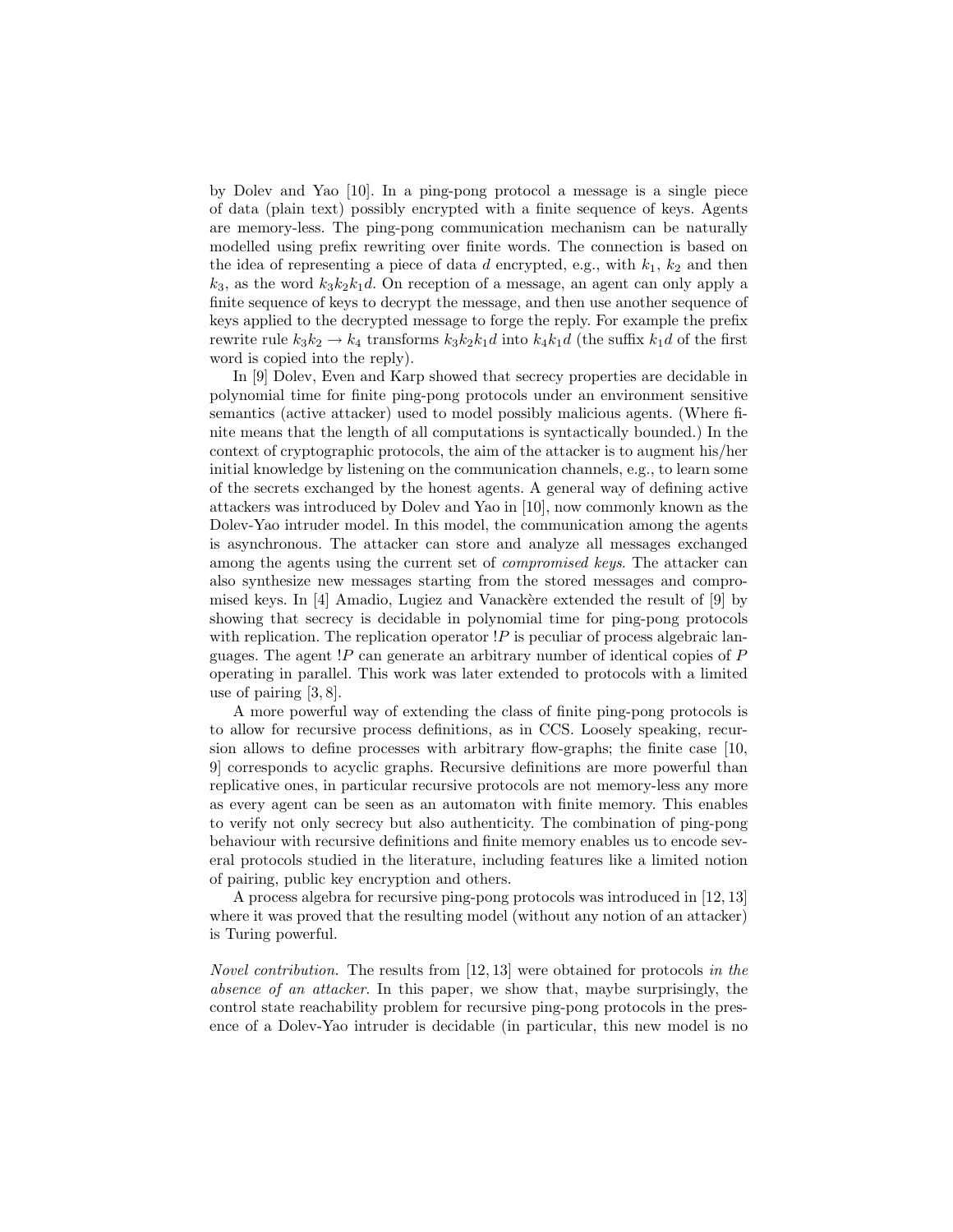longer Turing powerful). Since secrecy/authenticity properties can be reduced to the control state reachability problem by adding new control points that can be reached if and only if secrecy/authenticity is violated, this also implies the decidability of these properties.

Our main decidability result is consistent with the results on tail-recursive cryptographic protocols from [3]. Indeed the necessary (but not sufficient) conditions defined in [3] (locality, linearity and independency) for decidability of control state reachability are all satisfied by recursive ping-pong protocols.

Methodology: reduction to a new computational model. In order to achieve this result, we first introduce a new model called Monotonic Set-extended Prefix rewriting system *(MSP)*. Configurations in MSPs have the form  $(p, T)$  where p is a control state and T is a set of words (the current store or pool). MSP rules enrich prefix rewrite rules with the update of the control state. Control states are partially ordered, and a state update can only lead to states that are greater or equal than the current one, like for instance in weak Büchi automata [17, 14], or weak Process Rewrite Systems (wPRSs) [16]. Furthermore, when a rule is applied to a word w in the current store T with the result  $w'$ , both w and  $w'$ are included in the new store. Thus, the store can only grow monotonically. In our application to ping-pong protocols, T represents the current knowledge of the attacker (modulo analysis and synthesis). More generally, it can be viewed as a monotonic store used for agent communication in languages like ccp [19].

Technical contribution. As a main technical contribution, we will show that known results on prefix rewrite systems, namely the efficient representation of predecessor sets of words in prefix rewriting by nondeterministic finite automata [5], can be used to decide the control state reachability problem for MSPs. Furthermore, we will demonstrate how to reduce the control state reachability problem for recursive ping-pong protocols with Dolev-Yao attacker model to the control state reachability problem for MSPs. This reduction gives us an EXP-TIME algorithm to decide the control state reachability problem for recursive ping-pong protocols. We also show that the problem is NP-hard. Closing the gap between both results is left for future research. Finally, we also demonstrate that an (infinite) fragment of the concurrent constraint programming language [19] can be naturally encoded into our MSP formalism.

Note: A full version of the paper, including complete proofs and examples of the modelling power of ping-pong protocols, is available as a BRICS technical report at http://www.brics.dk/publications/ .

## 2 Facts about Prefix Rewriting on Words

Let us first state some standard facts about prefix rewriting.

Let  $\Gamma$  be a finite alphabet. A prefix rewriting system is a finite set  $R$  of rules such that  $R \subseteq \Gamma^* \times \Gamma^*$ . For an element  $(v, w) \in R$  we usually write  $v \longrightarrow w$ .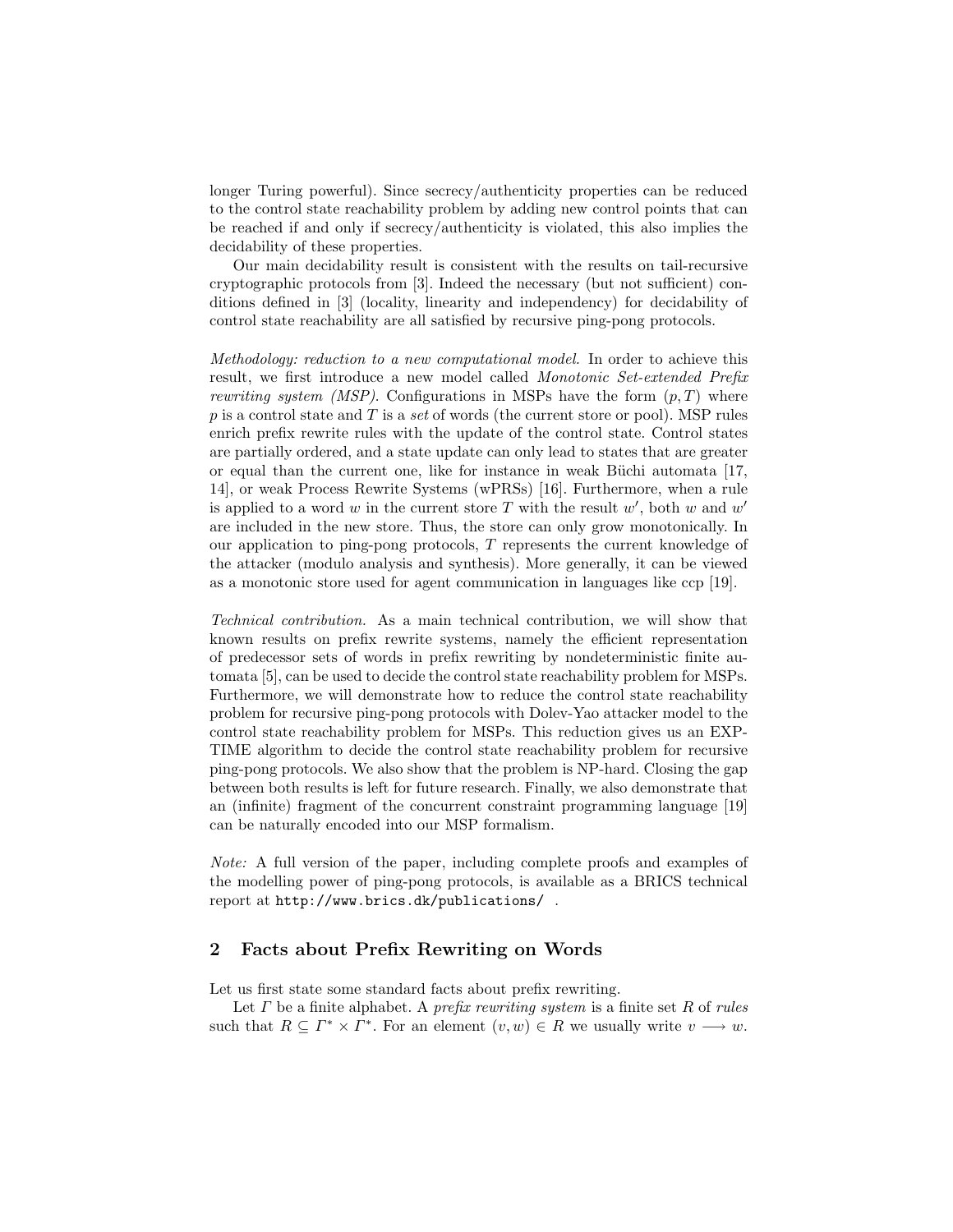The system R generates a transition system via the standard prefix rewriting.

$$
\frac{(v \longrightarrow w) \in R, \ t \in \varGamma^*}{vt \longrightarrow_R wt}
$$

**Proposition 1** (see, e.g., [6, 11]). Let  $T \subseteq \Gamma^*$  be a regular set of words. Then the sets  $pre_R(T) \stackrel{\text{def}}{=} \{u' \in \Gamma^* \mid \exists u \in T. u' \longrightarrow_R u\}$  and  $pre_R^*(T) \stackrel{\text{def}}{=} \{u' \in T \mid \exists u \in T. u' \longrightarrow_R u\}$  $\Gamma^*$  |  $\exists u \in \overline{T}$ .  $u' \longrightarrow_R^* u$ } are also regular sets. Moreover, if  $\overline{T}$  is given by a nondeterministic finite automaton A then we can in polynomial time construct the automata for  $pre_R(T)$  and  $pre_R^*(T)$  of polynomial size w.r.t. to A.

#### 3 Monotonic Set-Extended Prefix Rewriting

In this section we shall introduce a new computational model called Monotonic Set-extended Prefix rewriting (MSP). First, we provide its definition and then we argue for the decidability of control state reachability in MSP.

Let  $\Gamma$  be a finite alphabet and let  $Q$  be a finite set of control states together with a partial ordering relation  $\leq \subseteq Q \times Q$ . By  $p < q$  we denote that  $p \leq q$  and  $p \neq q$ . A monotonic set-extended prefix rewriting system (MSP) is a finite set R of rules of the form  $pv \longrightarrow qu$  where  $p, q \in Q$  such that  $p \leq q$  and  $v, w \in \Gamma^*$ .

Assume a fixed MSP R. A configuration of R is a pair  $(p, T)$  where  $p \in Q$ and  $T \subseteq \Gamma^*$ . The semantics is given by the following rule.

$$
\frac{(pv \longrightarrow quv) \in R, \ \ vt \in T}{(p,T) \longrightarrow_R (q,T \cup \{wt\})}
$$

Let  $(p_0, T_0)$  be an *initial configuration* of MSP R such that  $T_0 \neq \emptyset$  is a regular set and let  $p_G \in Q$ . The *control state reachability problem* is to decide whether  $(p_0, T_0) \longrightarrow_R^* (p_G, T)$  for some T.

We will demonstrate the decidability of control state reachability for MSPs. From now on assume a fixed MSP R with an initial configuration  $(p_0, T_0)$  and a goal control state  $p_G$ . We proceed in three steps. First, we give some preliminaries on the relationship between MSPs and prefix rewriting systems. Then we introduce several notions: control path,  $\pi$ -scheme, and feasibility of a  $\pi$ -scheme. We show that the control state reachability problem reduces to the feasibility problem of  $\pi$ -schemes. Finally, we give an algorithm for feasibility of  $\pi$ -schemes, and give an upper bound on the complexity of the control state reachability problem.

Preliminaries. Given a rule  $r = pv \rightarrow qw$  of R, we denote by  $u_1 \rightarrow_r u_2$  the fact that  $qu_2$  can be obtained from  $pu_1$  by applying r, i.e., that there is  $t \in \Gamma^*$ such that  $u_1 = vt$  and  $u_2 = wt$ . Furthermore, for every state  $p \in Q$  we define the set  $R_p$  of rules from R that start from p and do not change the control state, i.e.,  $R_p \stackrel{\text{def}}{=} \{ pv \longrightarrow pw \mid (pv \longrightarrow pw) \in R \}$ , and write  $v \longrightarrow_{R_p}^* w$  to denote that there is a sequence  $v \longrightarrow_{r_1} v_1 \longrightarrow_{r_2} \ldots \longrightarrow_{r_n} w$  such that  $r_i \in R_p$ for every  $i \in \{1, \ldots, n\}$ . We have the following obvious connection between  $(p, T) \longrightarrow_{R_p}^* (p, T')$  and  $v \longrightarrow_{R_p}^* w$ .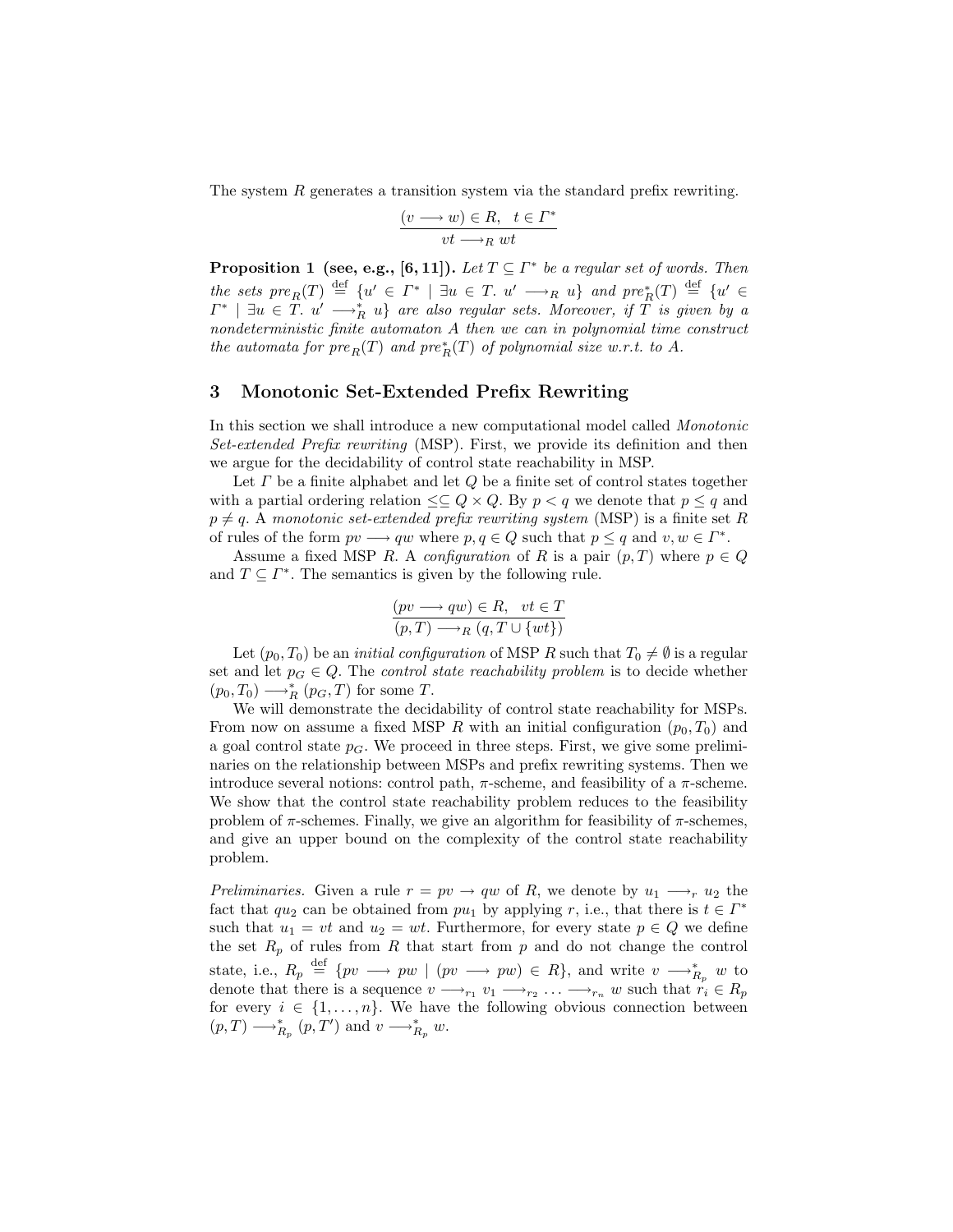**Lemma 1.** If  $(p,T) \longrightarrow_{R_p}^* (p,T')$  then for every  $w \in T'$  there is  $v \in T$  such that  $v \longrightarrow_{R_p}^* w$ .

Control paths and  $\pi$ -schemes. Assume a given MSP R. A control path is a sequence  $\pi = p_0 r_1 p_1 r_2 p_2 \dots p_{n-1} r_n p_n$ , where  $n \geq 0$ , satisfying the following properties:

- $p_i$  ∈ Q for  $i$  ∈ {0, ..., n} and  $r_j$  ∈ R for every  $j$  ∈ {1, ... n},
- $p_0 < p_1 < p_2 < \cdots < p_n$ , and
- for every  $j \in \{1, \ldots n\}$ ,  $r_j$  is a rule of the form  $p_{j-1}v \longrightarrow p_jw$  for some v and w.

Note that the length of  $\pi$  is bounded by the length of the longest chain in  $(Q, \leq)$ . An execution of R starting at  $(p_0, T_0)$  conforms to  $\pi$  if the sequence of rules used in it belongs to the regular expression  $\mathcal{E}(\pi) = R_{p_0}^* r_1 R_{p_1}^* \dots R_{p_{n-1}}^* r_n$  (for  $n = 0$ , to the regular expression  $\epsilon$ ). Obviously,  $p_G$  is reachable from  $(p_0, T_0)$  if and only if there is a control path  $\pi = p_0r_1 \dots r_{n-1}p_n$  such that  $p_n = p_G$  and some execution of R ending in  $p<sub>G</sub>$  conforms to  $\pi$ .

In the next lines, we will need to distinguish more precisely to which words the rules from a control path are applied in a particular computation of R. For this we introduce the notions of a  $\pi$ -scheme and feasibility of  $\pi$ -schemes.

A  $\pi$ -scheme is a labelled directed acyclic graph  $S = (N, E, \lambda)$  where N is a finite set of nodes,  $E \subseteq N \times N$  is a set of edges, and  $\lambda: E \to X$  is a function that assigns to each edge e an element  $\lambda(e)$  from the set  $X =$  ${R_{p_0}^*, r_1, R_{p_1}^*, \ldots, R_{p_{n-1}}^*, r_n}.$  Moreover, S satisfies the following properties (where  $\mathbf{n} \xrightarrow{l} \mathbf{n}'$  denotes that S has an edge from **n** to **n'** labelled by l):

- (a) every node has at most one predecessor (i.e., S is a forest) and there are no isolated nodes,
- (b) for every  $i \in \{1, \ldots, n\}$ , there is exactly one edge labelled by  $r_i$ , and
- (c) for every path  $\mathbf{n}_0 \xrightarrow{l_1} \mathbf{n}_1 \dots \mathbf{n}_{k-1} \xrightarrow{l_k} \mathbf{n}_k$  leading from a root to a leaf, the sequence  $l_1 \ldots l_k$  can be obtained from  $\mathcal{E}(\pi)$  by deleting 0 or more, but not all, of  $r_1, r_2, \ldots, r_n$ , and there are no two different paths with the same sequence of labels.

Figure 1 shows a  $\pi$ -scheme for the control path  $\pi = p_0r_1 \dots p_3r_4p_4$ . Intuitively, a  $\pi$ -scheme describes what type of words were necessary to perform the changes of control states described by a given control path. In our example, the first upper chain means that in order to employ the rule  $r_4$  which changes a control state  $p_3$ into  $p_4$ , we need to take some word from the initial pool  $T_0$ , modify it possibly by the rules from  $R_{p_0}^*, \ldots, R_{p_3}^*$  (in this order) and finally use the resulting word to enable the application of the rule  $r_4$ . In general, the situation can be more complicated as demonstrated in the lower part of Figure 1 for the remaining rules  $r_1$ ,  $r_2$  and  $r_3$ . A word resulting from an initial word taken from the set  $T_0$ and possibly modified by  $R_{p_0}^*$  is used to enable the application of the rule  $r_1$ . The resulting word is later on necessary for both the application of the rule  $r_2$ and  $r_3$ .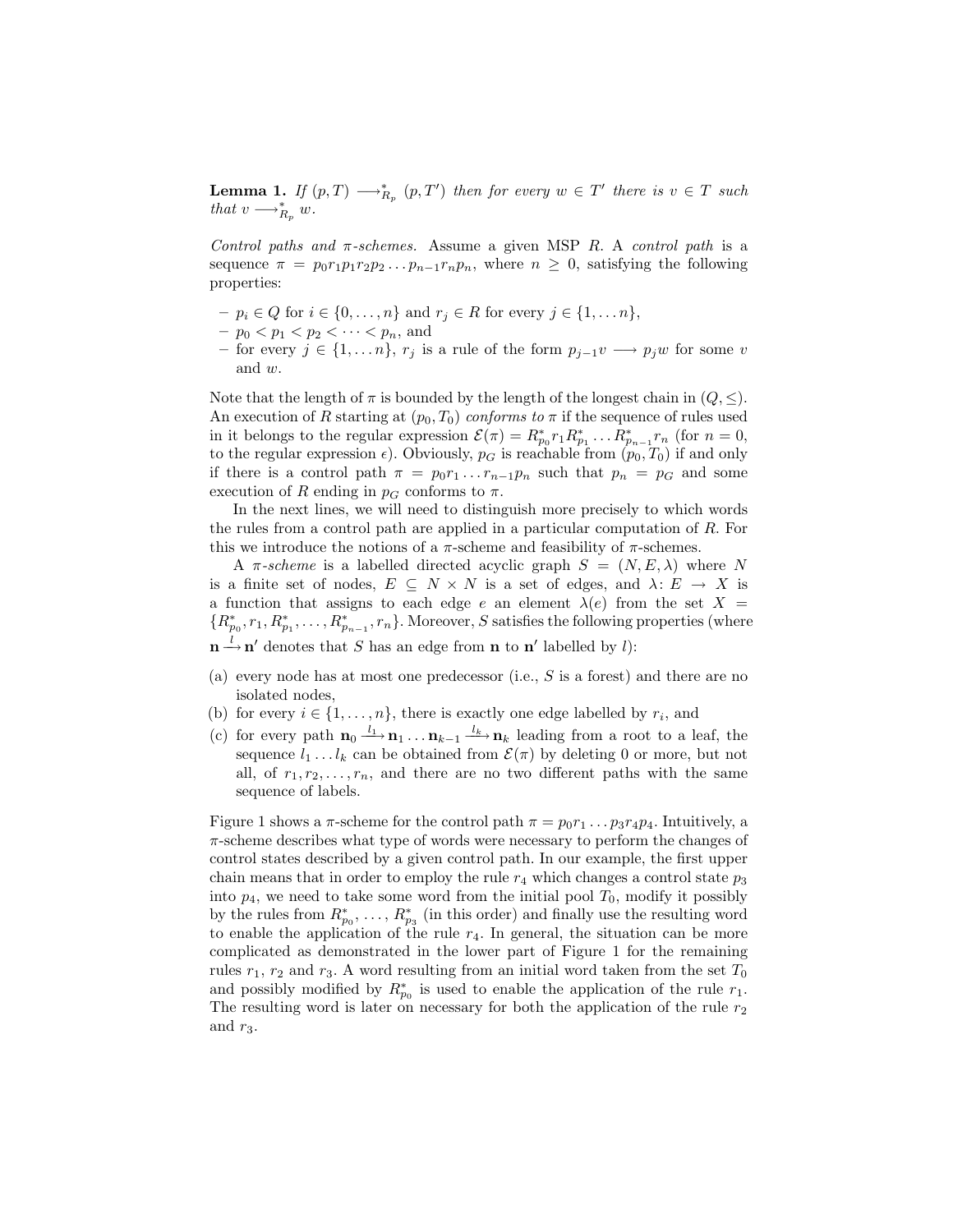

Fig. 1. A  $\pi$ -scheme for  $\pi = p_0 r_1 \dots r_4 p_4$ 

Two  $\pi$ -schemes are *isomorphic* if they are equal up to renaming of the nodes. Note that every  $\pi$ -scheme is finite and there are only finitely many nonisomorphic  $\pi$ -schemes. We obtain a very rough upper bound on the number of  $\pi$ -schemes for a given control path  $\pi$ .

**Lemma 2.** Let  $\pi = p_0r_1p_1r_2p_2...r_np_n$  be a control path. There are at most  $n^{O(n)}$   $\pi$ -schemes up to isomorphism.

We shall now formally define feasibility of  $\pi$ -schemes. A  $\pi$ -scheme is *feasible* from  $T \subseteq \Gamma^*$  if there is a function  $f: N \to \Gamma^*$  such that

- (d) if **n** is a root, then  $f(n) \in T$ , and
- (e) if  $\mathbf{n} \stackrel{R_{p_i}^*}{\longrightarrow} \mathbf{n}'$ , then  $f(\mathbf{n}) \longrightarrow_{R_{p_i}}^* f(\mathbf{n}')$ , and if  $\mathbf{n} \stackrel{r_i}{\longrightarrow} \mathbf{n}'$ , then  $f(\mathbf{n}) \longrightarrow_{r_i}^* f(\mathbf{n}')$ .

Intuitively, the function  $f$  determines which particular words are used in order to realize a given  $\pi$ -scheme by some concrete execution in  $R$ .

**Proposition 2.** Let  $\pi$  be a control path. There is an execution of R starting from  $(p_0, T_0)$  and conforming to  $\pi$  iff some  $\pi$ -scheme is feasible from  $T_0$ .

Proposition 2 and Lemma 2 lead to the following algorithmic idea for deciding if there is a set T such that  $(p_0, T_0) \longrightarrow_R^* (p_G, T)$ :

- enumerate all control paths  $\pi = p_0 r_1 \dots r_n p_n$  such that  $p_n = p_G$  (their number is finite, because the length of a control path is bounded by the length of the longest  $\le$ -chain in  $Q$ ),
- for each control path π, enumerate all π-schemes (their number is finite by Lemma 2), and
- for each  $\pi$ -scheme S, decide if S is feasible.

Checking feasibility of  $\pi$ -schemes. To check feasibility of a  $\pi$ -scheme S, we first need to define the feasibility of a node **n** for a word  $v \in \Gamma^*$ . Let **n** be a node of S, and let  $N_n$  denote the set of all descendants of n. We say that n is *feasible* for  $v \in \Gamma^*$  if there is a function  $f_n: N_n \to \Gamma^*$  satisfying condition (e) of the definition of feasibility of a  $\pi$ -scheme, and such that  $f_n(\mathbf{n}) = v$ . Now, let  $W(\mathbf{n})$ denote the set of all words v such that  $n$  is feasible for v. By Proposition 2, S is feasible from a set  $T \subseteq \Gamma^*$  iff  $T \cap W(\mathbf{n}) \neq \emptyset$  for every root **n** of S.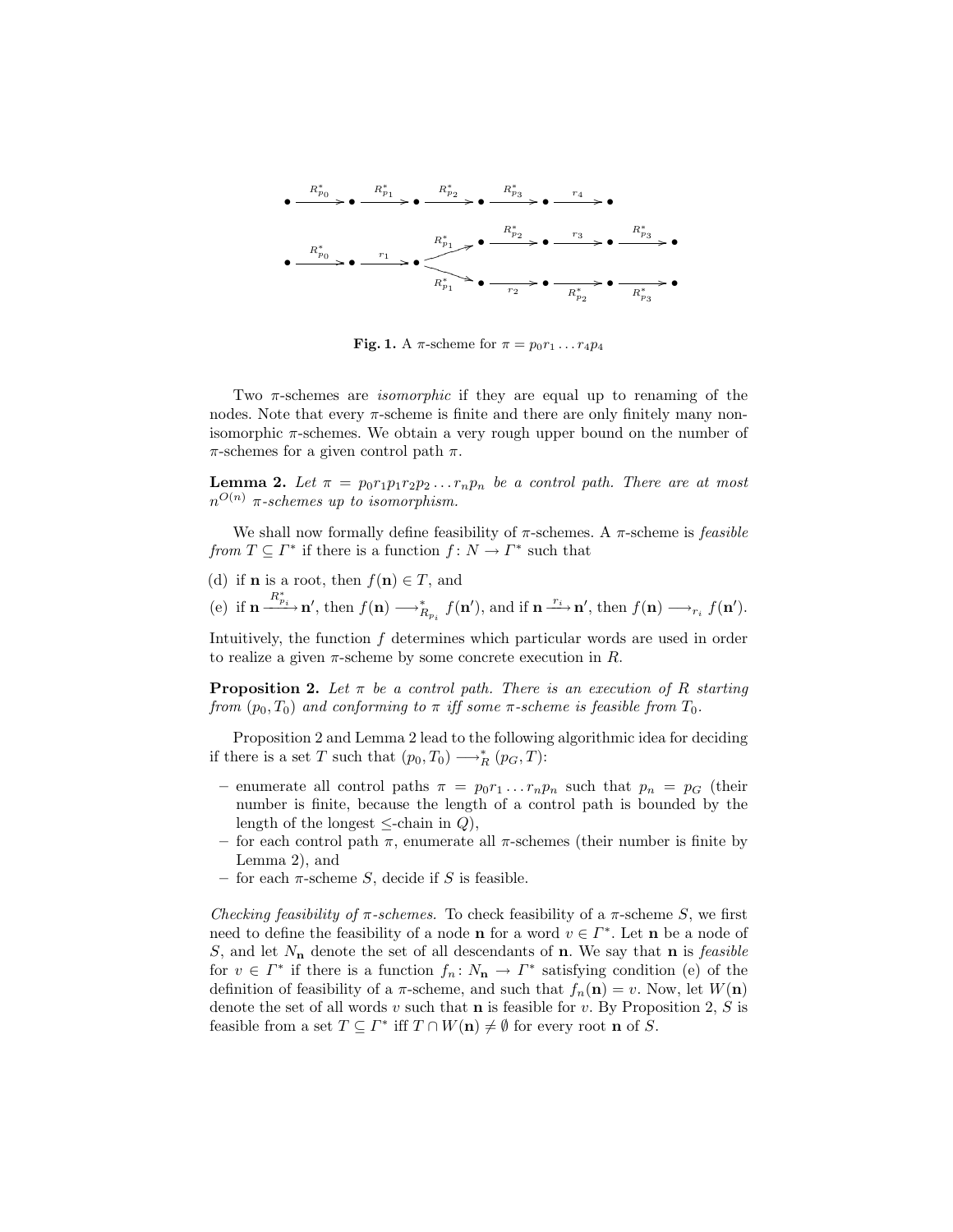An apparent complication to compute the set  $W(\mathbf{n})$  is the fact that it may be infinite, which prevents us from enumerating its elements in finite time. We solve this problem by showing that  $W(n)$  is always a regular language, and that it is possible to effectively construct a nondeterministic automaton recognizing it. The key is the following characterization of W.

**Proposition 3.** Let **n** be a node of a  $\pi$ -scheme S, then

$$
W(\mathbf{n}) = \Gamma^* \cap \bigcap_{\mathbf{n} = \mathbb{R}_p^* \mathbf{n}'} pre^*_{R_p}(W(\mathbf{n}')) \cap \bigcap_{\mathbf{n} = \mathbb{R}_p^*} pre_r(W(\mathbf{n}'))
$$

where  $pre_r(T) \stackrel{\text{def}}{=} pre_{\{v \longrightarrow w\}}(T)$  such that r is of the form  $pv \longrightarrow qw$ .

Notice that if **n** is a leaf then  $W(\mathbf{n}) = \Gamma^*$ . Let **n**<sub>0</sub> and **n**<sub>1</sub> be the upper and lower root in the  $\pi$ -scheme of Figure 1. If we abbreviate the expression  $\mathit{pre}^*_{R_{p_i}}(\mathit{pre}^*_{R_{p_{i+1}}}(\ldots(\mathit{pre}^*_{R_{p_j}}(T))\ldots)$  to  $\mathit{pre}^*_{i\ldots j}(T)$  for  $i \leq j$ , we get

$$
\begin{array}{ll} &W({\bf n}_0)=\mathit{pre}_{0123}^*(\mathit{pre}_{r_4}(\varGamma^*))\\ &W({\bf n}_1)=\mathit{pre}_0^*(\mathit{pre}_{r_1}\big(\mathit{pre}_{12}^*(\mathit{pre}_{r_3}(\mathit{pre}_3^*(\varGamma^*)))\cap \mathit{pre}_1^*(\mathit{pre}_{r_2}(\mathit{pre}_{23}^*(\varGamma^*)))\big)\big)\end{array}.
$$

Proposition 3 allows us to compute  $W(n)$  bottom-up, starting at the leaves of S, and computing  $W(\mathbf{n})$  after having computed  $W(\mathbf{n}')$  for every immediate successor of **n**. By Proposition 1, the  $pre^*$  and  $pre$  operations preserve regularity, and are effectively computable. Since regular languages are closed under intersection,  $W(\mathbf{n})$  is effectively computable.

Hence control state reachability of monotonic set-extended prefix rewriting systems is decidable.

Theorem 1. Control state reachability of monotonic set-extended prefix rewriting systems is decidable.

Finally, we also establish a singly exponential upper bound of the running time of the algorithm.

**Proposition 4.** Let R be an MSP over a finite alphabet  $\Gamma$  and a set of control states  $(Q, \leq)$  and let c be the length of the longest  $\leq$ -chain. Let m be the maximum over all  $p, q \in Q, p \neq q$ , of the number of rules of the form  $pv \longrightarrow qw$  in R. Let  $T_0 \subseteq \Gamma^*$  be a regular set of words represented by a nondeterministic automaton of size a. We can decide if there is a set T such that  $(p_0, T_0) \longrightarrow_R^* (p_G, T)$ for a given control state  $p_G$  in deterministic time  $(|Q| + m + |\Gamma|)^{O(c)} \cdot a$ .

#### 4 Recursive Ping-Pong Protocols

In this section we define the class of recursive ping-pong protocols.

Let K be a set of *symmetric encryption keys*. A word  $w \in K^*$  naturally represents an encrypted message with the outer-most encryption on the left hand-side.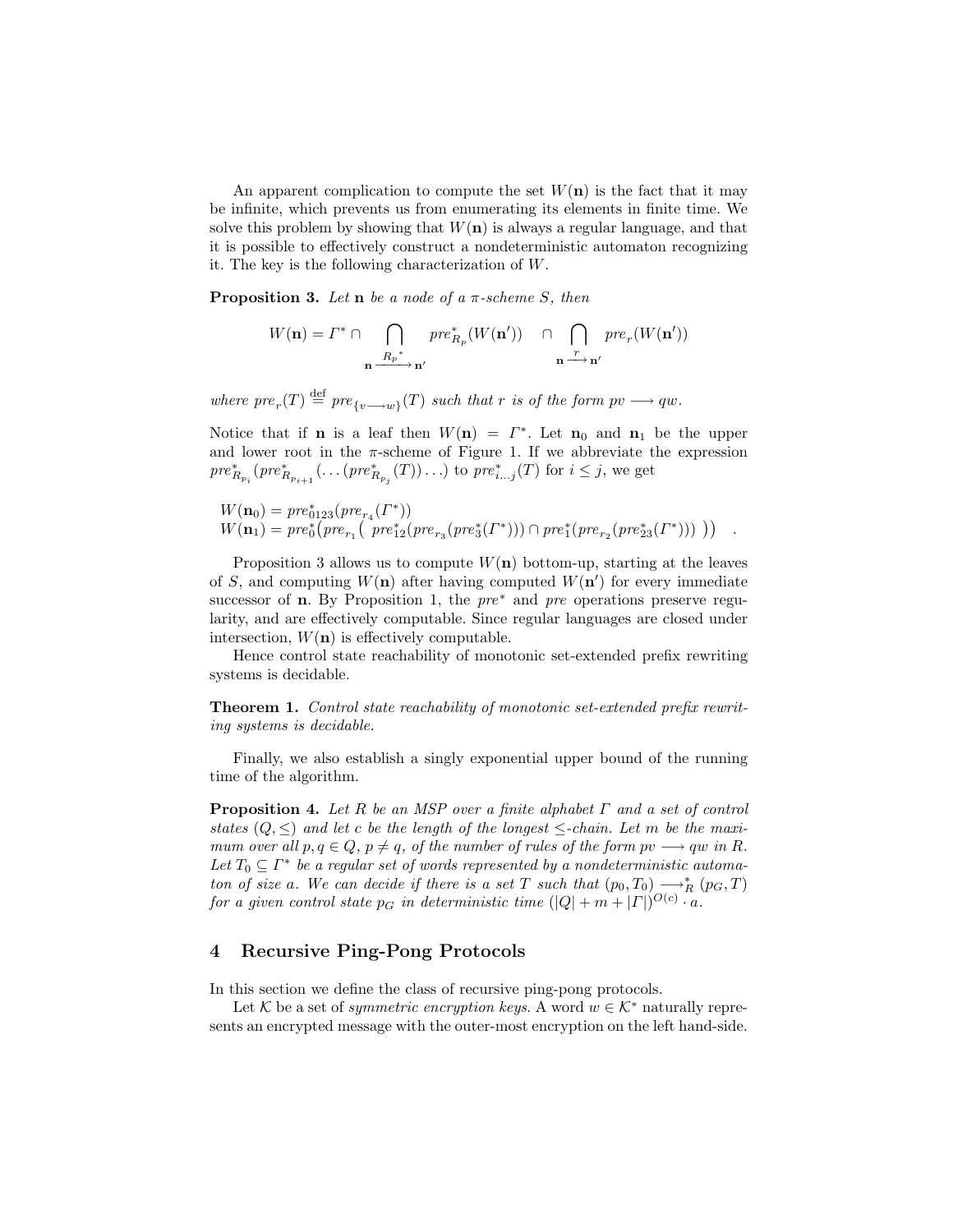For example  $k_1k_2k$  represents the plain text message (key) k encrypted first by the key  $k_2$ , followed by the key  $k_1$ . In the usual notation  $k_1k_2k$  hence stands for  $\{\{k\}_{k_2}\}_{k_1}$ . The *analysis* of a set of messages  $T \subseteq \mathcal{K}^*$  is the least set  $\mathcal{A}(T)$ satisfying

$$
\mathcal{A}(T) = T \cup \{ w \mid kw \in \mathcal{A}(T), \ k \in \mathcal{K} \cap \mathcal{A}(T) \}. \tag{1}
$$

The synthesis of a set of messages  $T \subseteq \mathcal{K}^*$  is the least set  $\mathcal{S}(T)$  satisfying

$$
\mathcal{S}(T) = T \cup \{kw \mid w \in \mathcal{S}(T), \ k \in \mathcal{K} \cap \mathcal{S}(T)\}.
$$
 (2)

**Lemma 3.** Let n be a natural number,  $T \subseteq \mathcal{K}^*$  and let  $Q_i \in \{\mathcal{A}, \mathcal{S}\}$  for all i,  $1 \leq i \leq n$ . It holds that  $Q_1(Q_2(\ldots(Q_n(T))\ldots)) \subseteq \mathcal{S}(\mathcal{A}(T))$ .

Proof. This standard fact (see also [4, Prop. 2.1]) follows directly from the following straightforward laws:  $\mathcal{S}(\mathcal{S}(T)) = \mathcal{S}(T)$ ;  $\mathcal{A}(\mathcal{A}(T)) = \mathcal{A}(T)$ ;  $\mathcal{A}(\mathcal{S}(T)) \subseteq$  $\mathcal{S}(\mathcal{A}(T));$  and  $T_1 \subseteq T_2$  implies  $\mathcal{S}(T_1) \subseteq \mathcal{S}(T_2)$ .

The set of *compromised keys*  $C(T) \subseteq K$  for a given set  $T \subseteq K^*$  of messages is defined by  $C(T) \stackrel{\text{def}}{=} \mathcal{K} \cap \mathcal{A}(T)$ . A recursive ping-pong protocol is a finite set  $\Delta$ of process definitions over a finite set Const of process constants such that for every  $P \in \mathcal{C}$  onst the set  $\Delta$  contains exactly one process definition of the form

$$
P \stackrel{\text{def}}{=} \sum_{i \in I} [?v_i \rhd .!w_i \rhd ].P_i
$$

where I is a finite index set such that  $P_i \in \mathcal{C}$  and  $v_i, w_i \in \mathcal{K}^*$  for all  $i \in I$ . We shall denote the empty sum as Nil. The intuition is that for any  $i \in I$  the process P can input a message of the form  $v_i t \in \mathcal{K}^*$ , output  $w_i t$ , and behave as  $P_i$ . The symbol '?' represents the input prefix, '!' the output prefix, and ' $\triangleright$ ' the rest (suffix) of the communicated message.

A configuration of a ping-pong protocol  $\Delta$  is a pair  $(P, T)$  where  $P \in \mathcal{C}$ onst and  $T \subseteq \mathcal{K}^*$ . The set T is also called a *pool*. The reduction semantics is defined by the following rule.

$$
P \stackrel{\text{def}}{=} \frac{\sum\limits_{i \in I} [?v_i \triangleright .. w_i \triangleright] . P_i, \quad i \in I, \quad v_i t \in S(\mathcal{A}(T))}{(P, T) \longrightarrow_{\Delta} (P_i, T \cup \{w_i t\})}
$$

**Definition 1.** Let  $(P_0, T_0)$  be a given initial configuration such that  $T_0 \neq \emptyset$  is a regular set and let  $P_G \in \mathcal{C}$  onst. The control state reachability problem is to decide whether  $(P_0, T_0) \longrightarrow_{\Delta}^* (P_G, T)$  for some T.

*Example 1*. Let  $\Delta$  be a protocol consisting of  $P_0 \stackrel{\text{def}}{=} [?k_1k_2 \triangleright \ldots \triangleright k_2k_1 \triangleright]$ .  $P_1, P_1 \stackrel{\text{def}}{=}$  $[?k_2k_1 \triangleright ..!k_*k_2 \triangleright].P_2$ , and  $P_2 \stackrel{\text{def}}{=}$  Nil. Let  $T_0 = \{k_*, k_1k_2\}$  be the initial pool in which  $k_*$  is the only compromised key. Then,  $(P_0, T_0) \longrightarrow_{\Delta} (P_1, T_1) \longrightarrow_{\Delta}$  $(P_2, T_2)$  where  $T_1 = T_0 \cup \{k_2 k_1\}$ , and  $T_2 = T_1 \cup \{k_* k_2\}$ . At control point  $P_2$ (but not before) the attacker can learn the keys  $k_1$  and  $k_2$ . Indeed, he can use the compromised key  $k_*$  to extract  $k_2$  from the last message  $k_*k_2$  exchanged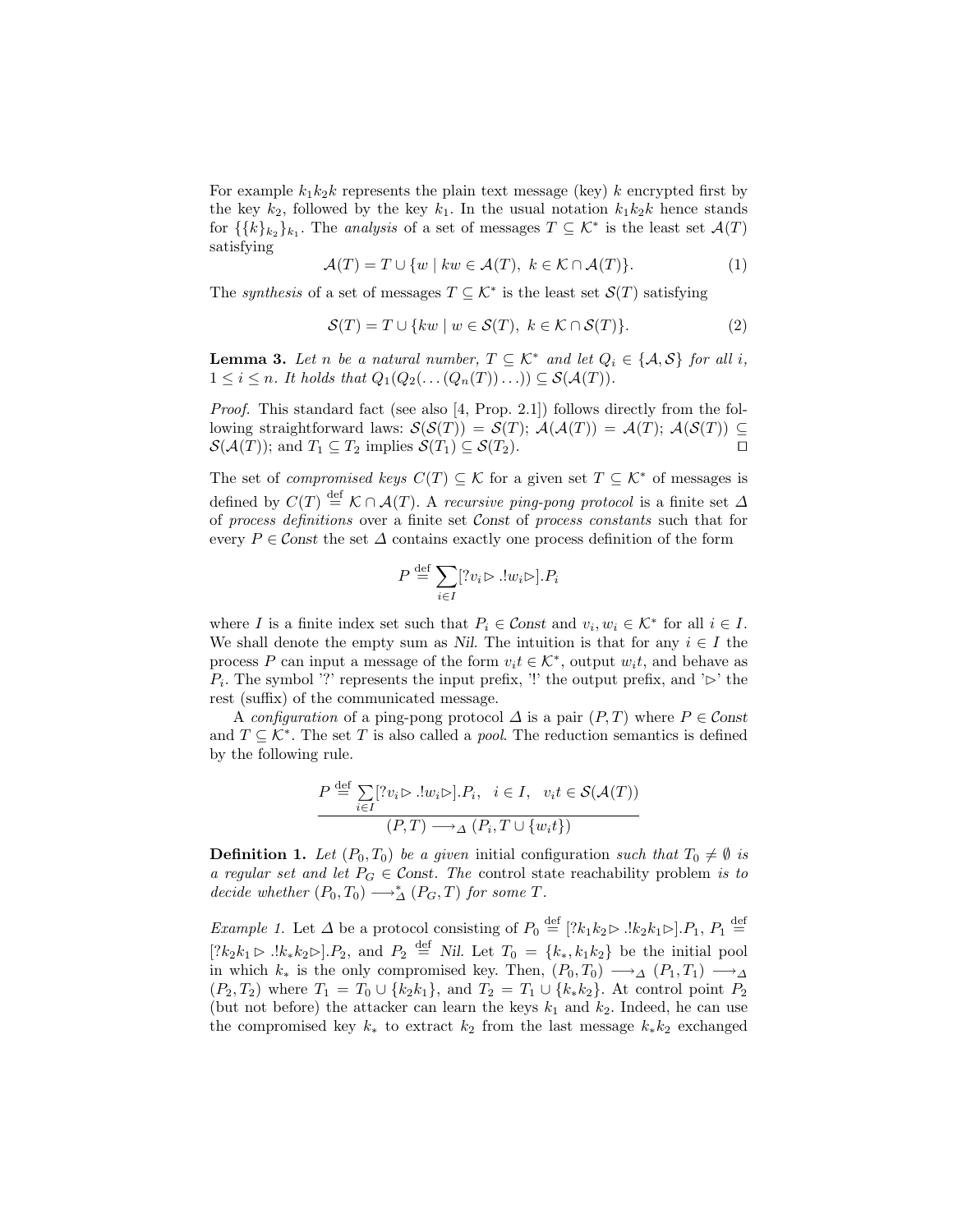in the protocol, and  $k_2$  to extract  $k_1$  from the message  $k_2k_1$ . Thus, we have that  $C(T_2) = \{k_*, k_1, k_2\}$ . Suppose that messages are always terminated by the symbol  $\perp$ . In order to test if the attacker has uncovered, e.g., the key  $k_1$ , we can add (using  $+$ ) to each process definition the observer process defined as  $[?k_1\perp\!\!\!\perp L_1\perp\!\!\!\perp]$ . Error. Reachability of the control state Error denotes a violation of secrecy for our protocol.

Remark 1. Since we allow nondeterminism in the definitions of process constants, the control state reachability problem for a parallel composition of recursive ping-pong processes can be reduced (using a standard product construction) to control state reachability for a single recursive process. For example assume that  $\mathcal{C}$ onst =  $\{P_1, P_2, P'_2\}$  such that  $P_1 \stackrel{\text{def}}{=} [?k_1 \rhd .!k_2 \rhd].P_1$ ,  $P_2 \stackrel{\text{def}}{=} [?k_1 \rhd .\rhd] . P_2' + [?k_2 \rhd .\rhd] . P_2$ , and  $P_2' \stackrel{\text{def}}{=} [?k_1k_2 \rhd .\rlc_2 k_1 \rhd] . P_2$ .

The parallel composition  $P_1 \parallel P_2$  as defined e.g. in [3] can be modelled by the following protocol with  $\mathcal{C}onst = \{(P_1, P_2), (P_1, P'_2)\}\,$  where

$$
(P_1, P_2) \stackrel{\text{def}}{=} [?k_1 \triangleright .. k_2 \triangleright] \cdot (P_1, P_2) + [?k_1 \triangleright .. \triangleright] \cdot (P_1, P'_2) + [?k_2 \triangleright .. \triangleright] \cdot (P_1, P_2)
$$
  

$$
(P_1, P'_2) \stackrel{\text{def}}{=} [?k_1 \triangleright .. k_2 \triangleright] \cdot (P_1, P'_2) + [?k_1 k_2 \triangleright .. k_2 k_1 \triangleright] \cdot (P_1, P_2) .
$$

Note that by applying the reduction above, there is a possible exponential state-space explosion (however, it is exponential only in the number of parallel agents; in many protocols this number is fixed and small). In what follows we measure our complexity results in terms of the flat (single process) system.

#### 5 Translating Recursive Ping-Pong Protocols to MSP

In this section we provide a reduction from control state reachability for recursive ping-pong protocols to control state reachability for MSP.

There are two main problems: (i) How can the analysis and synthesis be captured by prefix rewriting rules? and (ii) How to ensure that the control state unit is monotonic even for arbitrary recursive ping-pong protocols?

We shall now provide answers to these problems. Intuitively, problem (i) can be solved by keeping track of the set of compromised keys. The set of compromised keys grows monotonically and can be stored as a part of the control state. The rules for analysis and synthesis can then use the knowledge of the currently compromised keys and once a new compromised key is discovered, the control state unit is updated accordingly. Problem (ii) is more challenging. We cannot simply store the current process constant in the control state as this would destroy monotonicity (we allow arbitrary recursive behaviour in the protocol). Instead, we observe that a recursive ping-pong protocol is essentially a directed graph where nodes are process constants and edges are labelled by actions of the form  $\alpha = [?v \triangleright ].$  Once a certain action was taken due to some message present in the pool then it is permanently enabled also any time in the future (messages added to the pool  $T$  are persistent). Assume that there is a cycle of length  $\ell$  (counting the number of edges) in the graph such that all the actions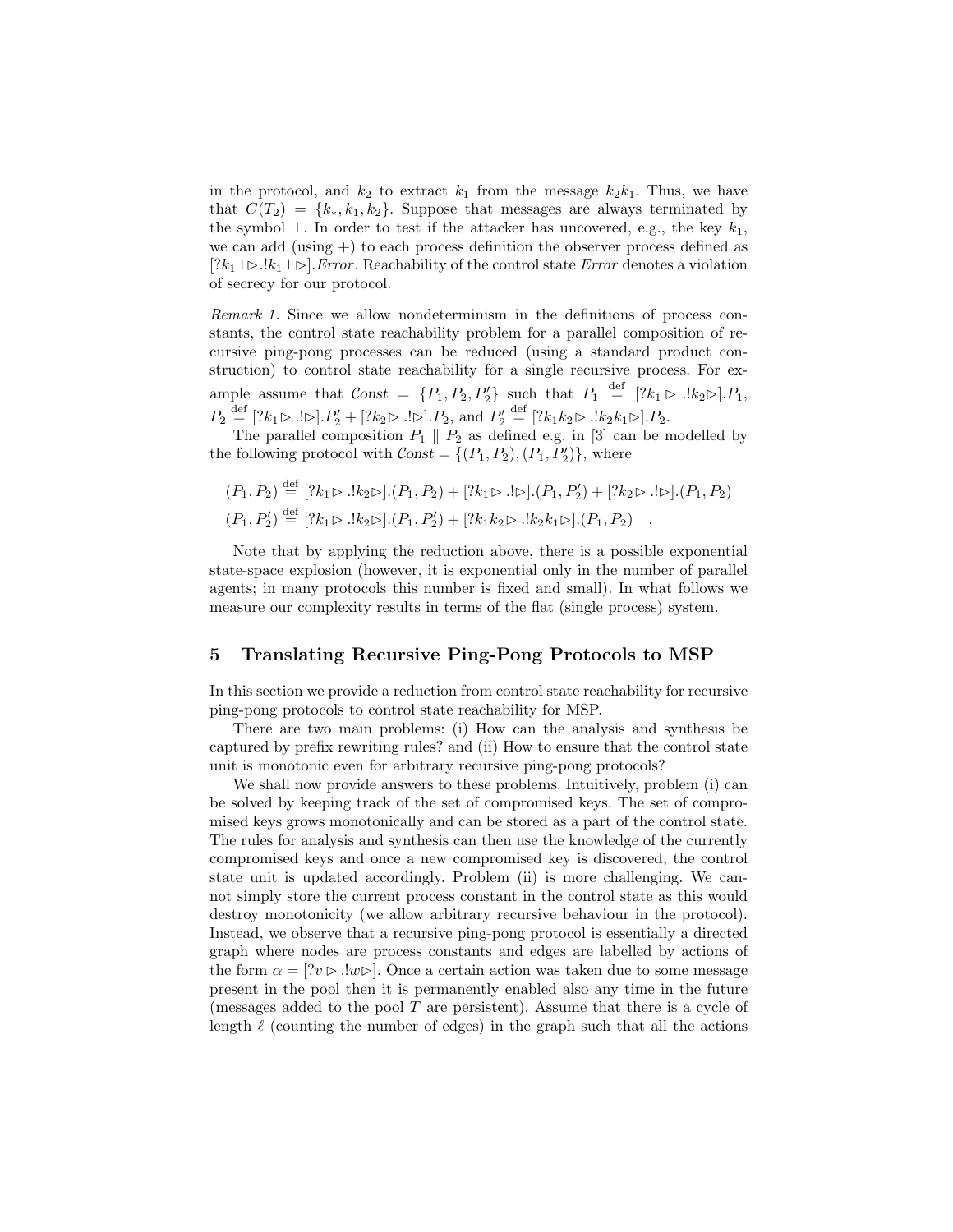$\alpha_1, \ldots, \alpha_\ell$  on this cycle were already taken in the past. Then it is irrelevant in exactly which process constant on the cycle we are as we can freely move along the cycle as many times as needed. This essentially means that we can replace such a cycle with  $\lbrack (\alpha_1) \rbrack \rbrack \cdots \rbrack \lbrack (\alpha_\ell)$  where ! is the operator of replication. This observation can be further generalized to strongly connected components in the graph.

Let  $\Delta$  be a recursive ping-pong protocol with a set of process constants Const and encryption keys  $K$ . We shall formally demonstrate the reduction mentioned above. First, we introduce some notation. Let  $\mathcal{T} \stackrel{\text{def}}{=} \{ (P, \alpha_i, P_i) \mid P \in$ Const,  $P \stackrel{\text{def}}{=} \sum_{i \in I} \alpha_i P_i$ ,  $i \in I$  be a set of directed edges between process constants labelled by the corresponding actions. Let  $E \subseteq \mathcal{T}$ . We write  $P \Longrightarrow_E P'$ whenever there is some  $\alpha$  such that  $(P, \alpha, P') \in E$ . Assume that  $P \in \mathcal{C}$  and  $E \subseteq \mathcal{T}$ . We define a strongly connected component in E represented by a process constant P as  $\mathcal{S}cc(P, E) \stackrel{\text{def}}{=} \{P' \in \mathcal{C} \text{onst} \mid P \Longrightarrow_E^* P' \land P' \Longrightarrow_E^* P\}.$ 

Let us now define an MSP R. The alphabet is  $\Gamma \stackrel{\text{def}}{=} \mathcal{K} \cup \{\perp\}$  where  $\perp$  is a fresh symbol representing the end of messages. The control states of  $R$  are of the form  $\langle S, E, C \rangle$  where

- $-S \subseteq \mathcal{C}$  onst is the current strongly connected component,
- $E \subseteq \mathcal{T}$  is the set of already executed edges, and
- $C \subseteq \mathcal{K}$  is the set of compromised keys.

There are four types of rules in  $R$  called (analz), (synth), (learn) and (comm). The first three rules represent intruder's capabilities and the fourth rule models the communication with the environment.

(analz)  $\langle S, E, C \rangle k \longrightarrow \langle S, E, C \rangle \epsilon$  for all  $k \in C$ (synth)  $\langle S, E, C \rangle \epsilon \longrightarrow \langle S, E, C \rangle k$  for all  $k \in C$ (learn)  $\langle S, E, C \rangle k\bot \longrightarrow \langle S, E, C \cup \{k\} \rangle k\bot$  for all  $k \in \mathcal{K}$ (comm)  $\langle S, E, C \rangle v \longrightarrow \langle \mathcal{S}cc(P', E'), E', C \rangle w$  where  $E' = E \cup \{ (P, \alpha, P') \}$ whenever there exists  $P \in S$  and  $(P, \alpha, P') \in \mathcal{T}$  such that  $\alpha = [?v \triangleright \cdot \cdot \cdot \cdot v \triangleright]$ 

It is easy to define an ordering on states such that  $R$  is monotonic. The second and third component in the control states are non-decreasing w.r.t.  $\subseteq$  and  $\mathcal T$ and  $K$  are finite sets. For a fixed second coordinate  $E$  the strongly connected components (i.e. the values that the first coordinate  $S$  in the control state can take) form a directed acyclic graph. Let  $T \subseteq \mathcal{K}^*$ . By  $T^{\perp}$  we denote the set  $\{w\perp \mid w \in T\}$ , i.e., the end symbol  $\perp$  is appended to every message from T.

**Lemma 4.** Let  $P_0, P \in \mathcal{C}$  onst and  $T_0 \subseteq \mathcal{K}^*$ . If  $(P_0, T_0) \longrightarrow_{\Delta}^* (P, T)$  for some T then  $(\langle \{P_0\}, \emptyset, \emptyset \rangle, T_0^{\perp}) \longrightarrow_R^* (\langle S, E, C \rangle, T'^{\perp})$  for some  $S, E, C$  and  $T'$  such that  $P \in S$  and  $T^{\perp} \subseteq T'^{\perp}$ .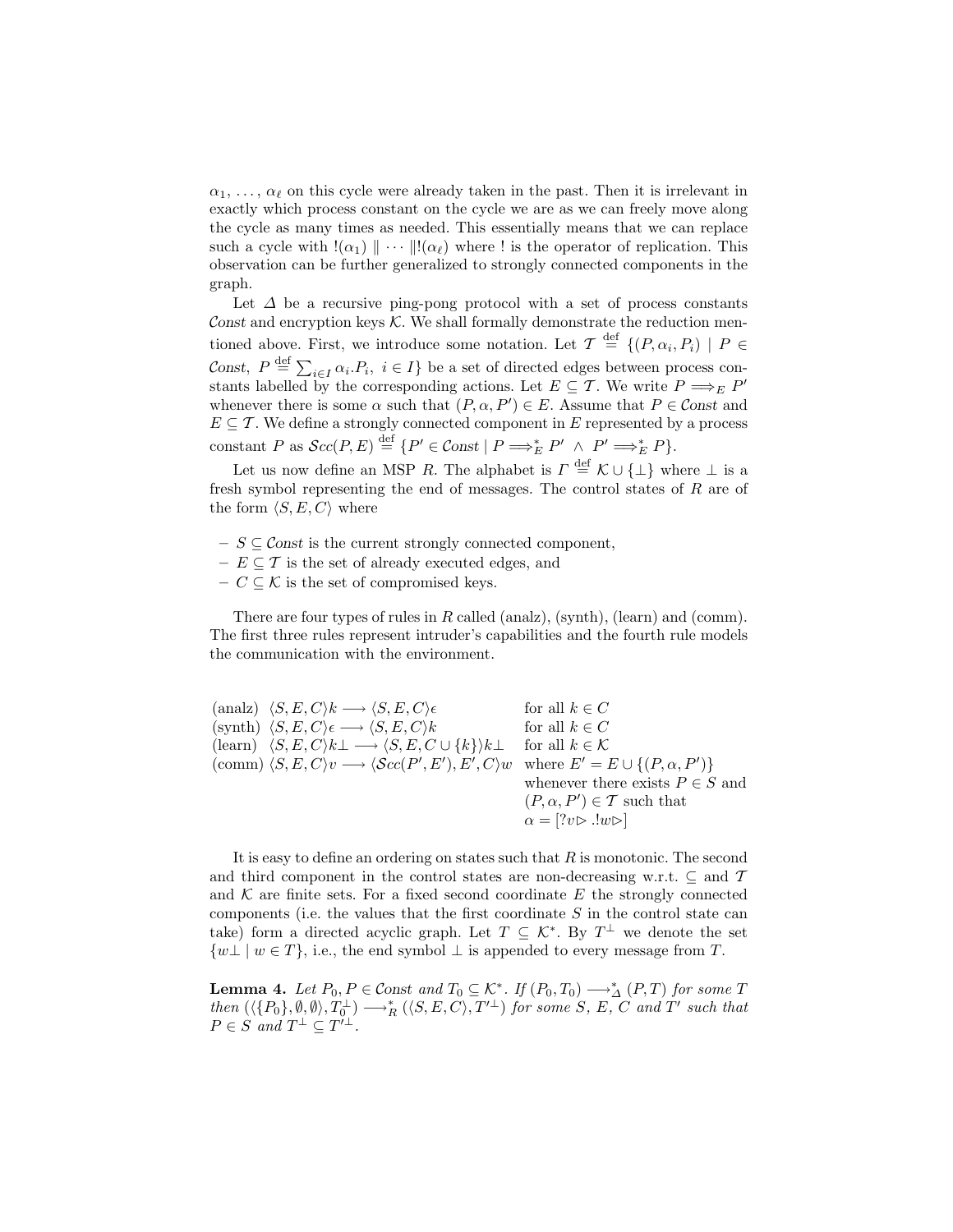We will now proceed to prove the other implication. In order to do that we will need the following straightforward proposition which essentially says that (i) messages are persistent and once a certain step from a process constant P in the protocol was possible in the past then it is permanently enabled also in any future configuration in the control location  $P$ , and (ii) that the set  $C$  in the control state is always a subset of the compromised keys.

**Proposition 5.** If  $(\langle \{P_0\}, \emptyset, \emptyset \rangle, T_0^{\perp}) \longrightarrow_R^* (\langle S, E, C \rangle, T^{\perp})$  for some S, E, C and T then (i) for any  $(P, \alpha, P') \in E$  there is some T' such that  $(P, T) \longrightarrow_{\Delta} (P', T')$ by using the transition  $(P, \alpha, P')$ , and (ii)  $C \subseteq C(T)$ .

**Lemma 5.** Let  $P_0 \in \text{Const}$  and  $T_0 \subseteq \mathcal{K}^*$ . If we have  $(\langle \{P_0\}, \emptyset, \emptyset \rangle, T_0^{\perp}) \longrightarrow_R^*$ <br> $(\langle S, E, C \rangle, T^{\perp})$  for some S, E, C and T then for all  $P \in S$  also  $(P_0, T_0) \longrightarrow_{\Delta}^*$  $(P, T')$  such that  $T \subseteq \mathcal{S}(\mathcal{A}(T'))$ .

The next theorem states the correctness of our reduction and follows directly from Lemma 4 and Lemma 5.

**Theorem 2.** Let  $P_0, P \in \mathcal{C}$  and  $T_0 \subseteq \mathcal{K}^*$ . It holds that  $(P_0, T_0) \longrightarrow_A^* (P, T)$ for some  $T$  if and only if  $(\langle \{P_0\}, \emptyset, \emptyset \rangle, T_0^{\perp}) \longrightarrow_R^* (\langle S, E, C \rangle, T'^{\perp})$  for some  $S, E$ , C and T' such that  $P \in S$ .

Hence control state reachability for recursive ping-pong protocols is reducible to control state reachability for monotonic set-extended prefix rewriting systems, which is decidable by Theorem 1. We also obtain the following complexity upper bound.

Corollary 1. Control state reachability for recursive ping-pong protocols is decidable in deterministic time  $2^{O(n^4)} \cdot a$  where n is the size of the protocol written as a string and a is the size of a nondeterministic automaton representing the pool  $T_0$ .

Finally, we show that control state reachability for recursive ping-pong protocols is at least NP-hard.

Theorem 3. Control state reachability of recursive ping-pong protocols is NPhard.

Proof. By reduction from the satisfiability problem of boolean formulae in CNF. Let  $C = C_1 \wedge C_2 \wedge \ldots \wedge C_k$  be a formula over boolean variables  $x_1, \ldots, x_n$  such that for all  $i, 1 \leq i \leq k, C_i$  is a disjunction of literals. We shall construct a ping-pong protocol  $\Delta$  where Const  $\stackrel{\text{def}}{=} \{X_1, \ldots, X_{n+1}, Y_1, \ldots, Y_{k+1}\}$  and  $\mathcal{K} =$  $\{C_1, \ldots, C_k, \perp\}$ . Let for all  $i, 1 \leq i \leq n$ ,  $t_i$  be the sequence of keys  $C_{i_1} C_{i_2} \cdots C_{i_\ell}$ such that  $1 \leq i_1 < i_2 < \cdots < i_\ell \leq k$  and  $C_{i_1}, C_{i_2}, \ldots, C_{i_\ell}$  are all the clauses where  $x_i$  occurs positively, and let  $f_i$  be the sequence of keys  $C_{i_1} C_{i_2} \cdots C_{i_\ell}$  such that  $1 \leq i_1 < i_2 < \cdots < i_\ell \leq k$  and  $C_{i_1}, C_{i_2}, \ldots, C_{i_\ell}$  are all the clauses where  $x_i$ occurs negatively. The set  $\Delta$  of process definitions is given as follows.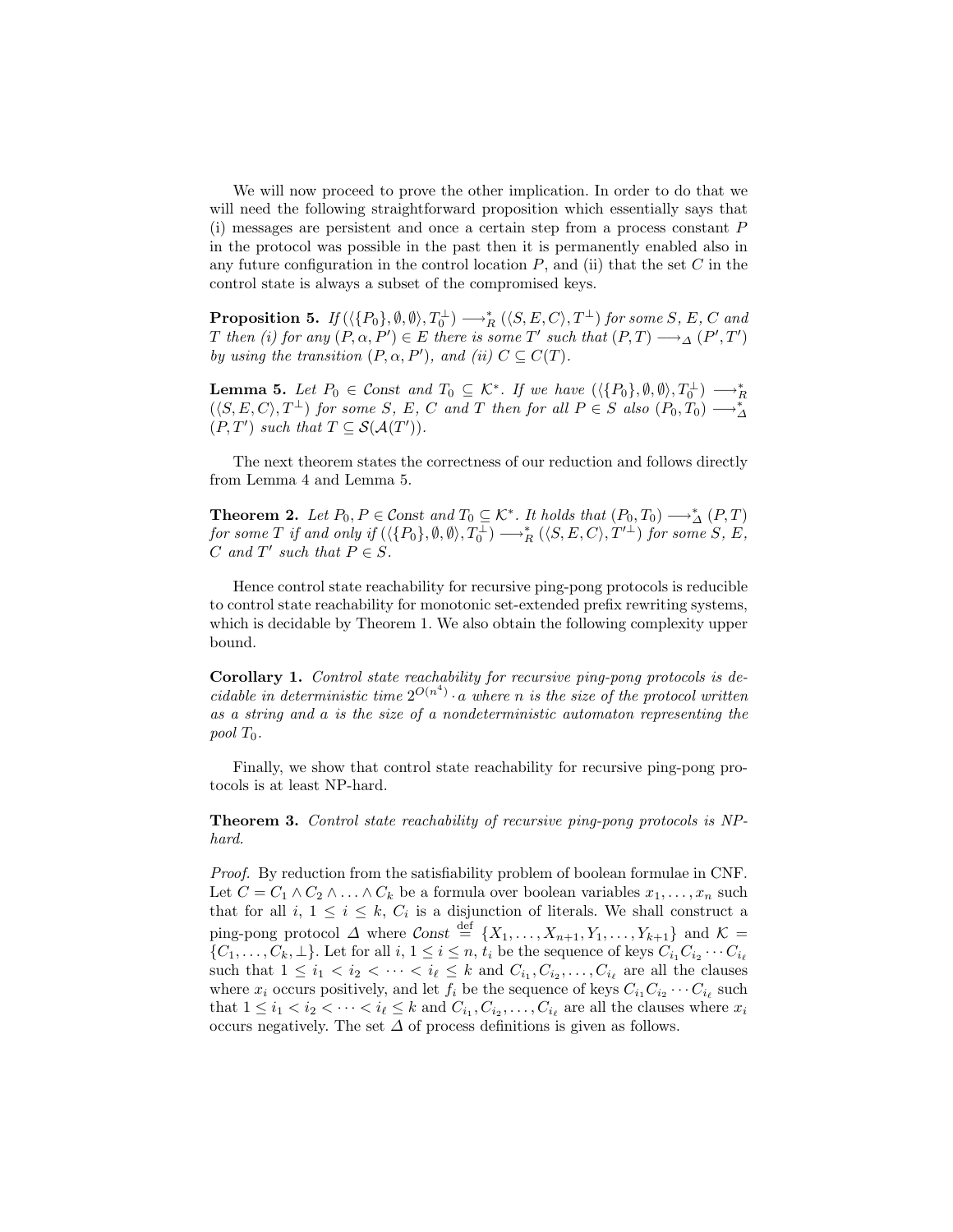$$
X_i \stackrel{\text{def}}{=} [? \bot \triangleright \exists !t_i \bot \triangleright].X_{i+1} + [? \bot \triangleright \exists !f_i \bot \triangleright].X_{i+1} \quad \text{for all } i, 1 \le i \le n
$$
  
\n
$$
X_{n+1} \stackrel{\text{def}}{=} [? \bot \triangleright \exists \bot \triangleright].Y_1
$$
  
\n
$$
Y_i \stackrel{\text{def}}{=} [?C_i \triangleright \exists \triangleright].Y_{i+1} + \sum_{1 \le j < i} [?C_j \triangleright \exists \triangleright].Y_i \quad \text{for all } i, 1 \le i \le k
$$

It is now easy to observe that the given formula  $C$  is satisfiable if and only if  $(X_1, {\{\perp\}}) \longrightarrow {}^{*}(Y_{k+1}, T)$  for some T. The computation from  $(X_1, {\{\perp\}})$  starts by going through the sequence of control constants  $X_1, \ldots, X_{n+1}$  where for every i,  $1 \leq i \leq n$ , there is a choice, whether  $t_i \perp$  or  $f_i \perp$  (but not both) is added to the pool of messages. This corresponds to selecting a truth assignment. Then the control constant is changed from  $X_{n+1}$  to  $Y_1$  without modifying the pool and the second (verification) phase starts. The move from  $Y_i$  to  $Y_{i+1}$  is possible only if the key  $C_i$  is present somewhere in the pool (which means that the corresponding clause is satisfied). The second summand in the definition of  $Y_i$  enables to remove duplicate clauses from the messages in order to access  $C_i$ . The control constant is not changed if the second summand of  $Y_i$  is used. Observe that the operations of analysis and synthesis cannot add any of the keys  $C_1, \ldots, C_k$  to the pool, unless the protocol does it itself. Hence we can reach the control constant  $Y_{k+1}$  if and only if it was possible to satisfy all the clauses by the given truth assignment generated during the first phase.  $\Box$ 

# 6 MSP and Concurrent Constraint Programming

We shall now outline some further applicability of our model of monotonic setextended prefix rewriting. The MSP model shares some similarities with the ccp (concurrent constraint programming) language [19]. The ccp language is based on the notion of a monotonic store which is used by a collection of agents as a common blackboard to communicate by means of two primitives: ask to query the store without removing information, and tell to add information to the store.

This feature of the ccp semantics is similar in spirit to the way we defined the semantics of MSP. In an MSP configuration  $(p, T)$  the component T can be viewed as the current store. Since prefix rules never remove information from  $T$ , we can view them as a special case of the *ask* and *tell* operations. To make the connection between ccp and MSP more informal, we define next a fragment of ccp whose semantics can be directly encoded in MSP.

For this purpose, given a finite alphabet A, we will consider an instance of the ccp framework in which the constraint store is a set of strings  $T \subseteq A^*$ . Furthermore, we consider only one type of constraint formula of the form  $v \cdot x$ where  $v$  is a string and  $x$  is a variable. If  $T$  is a set of strings (the current store), then  $T \models v \cdot x$  via the binding  $x \rightsquigarrow w$  if  $vw \in T$ .

Concerning the syntax of our ccp instance, we will restrict ourselves to processes defined as follows. A process declaration is defined as  $p \leftarrow A$  where p is a process constant taken from a finite set  $P$ , and  $\overline{A}$  is an agent. Agents (and actions) are defined by the following grammar.

A ::= stop 
$$
\vert \sum_{i=1}^{k} Act_i
$$
  
Act ::= ask(v \cdot x) \rightarrow p  $\vert$  ask(v \cdot x) \rightarrow tell(w \cdot x) \rightarrow p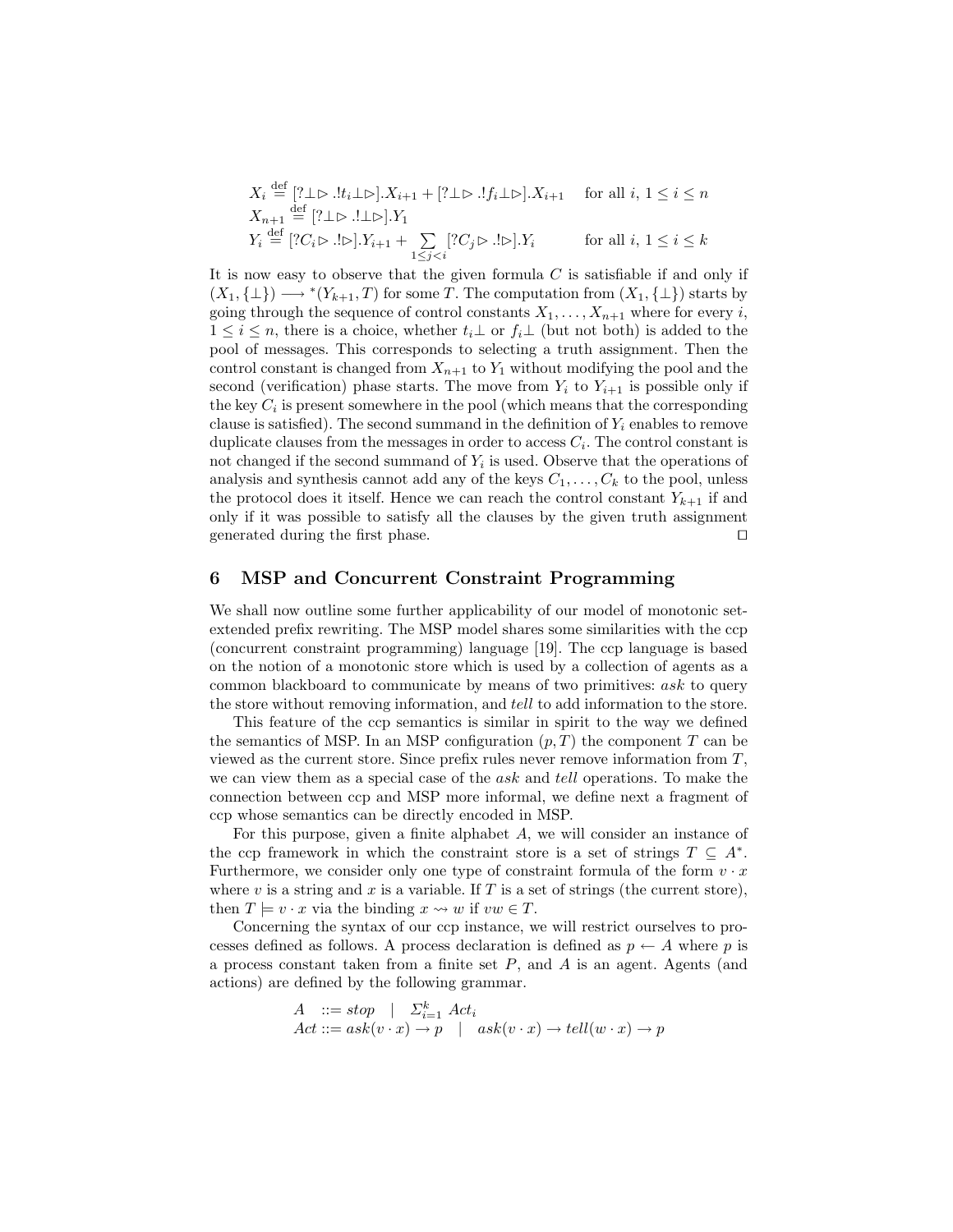Given a finite set of declarations  $\mathcal{D} = \{D_1, \ldots, D_n\}$ , a process P is defined as the (bounded) parallel compositions of  $\ell$  agents, i.e.,  $P = A_1 || \dots || A_\ell$ . We assume that || is associative and commutative. The operational semantics of a process  $P$  is defined in accordance with the semantics of ccp. Configurations are pairs  $\langle P, T \rangle$  where P is a process and T is a store. The transition relation is defined as follows.

- 1.  $\langle P_1 || P_2, T \rangle \rightarrow \langle P_1' || P_2, T' \rangle$  if  $\langle P_1, T \rangle \rightarrow \langle P_1', T' \rangle$
- 2.  $\langle p, T \rangle \rightarrow \langle A, T \rangle$  if  $p \leftarrow A \in \mathcal{D}$
- 3.  $\langle \sum_{i=1}^k Act_i, T \rangle \to \langle p, T \rangle$  if  $Act_i = ask(v \cdot x) \to p$  and  $vz \in T$  for  $1 \le i \le k$
- 4.  $\langle \sum_{i=1}^{k} Act_i, T \rangle \rightarrow \langle p, T \cup \{wz\} \rangle$  if  $Act_i = ask(v \cdot x) \rightarrow tell(w \cdot x) \rightarrow p$ and  $vz \in T$  for  $1 \leq i \leq k$

Remark 2. The seemingly nonstandard action  $ask(v \cdot x) \rightarrow tell(w \cdot x) \rightarrow p$  can be in full ccp encoded as  $ask(v \cdot x) \rightarrow \exists n.(tell(w \cdot x \& tok(n)) || ask(tok(n)) \rightarrow p)$ where  $tok(x)$  is a new type of constraint with one argument x.

Following the reduction schemes of the recursive definition of ping-pong processes, we know that we can extract a set of partially ordered locations from the parallel control flow graph of n recursive processes (by using the idea of strongly connected components). Under this assumption, we can focus our attention on the way we can model ccp agents and actions. Actions can be naturally mapped into prefix rules:

- The definition  $a \leftarrow ask(v \cdot x) \rightarrow b$  for the *i*-th thread is mapped to a rule like  $pv \rightarrow qv$  in which p and q are related by the change of the local state of the  $i$ -th thread from  $a$  to  $b$ .
- The definition  $a \leftarrow ask(v \cdot x) \rightarrow tell(w \cdot x) \rightarrow b$  for the *i*-th thread is mapped to a rule like  $pv \rightarrow qw$  in which p and q are related by the change of the local state of the i-th thread from a to b.

Although quite limited with respect to the original ccp model (e.g. it is not possible to spawn new processes), this instance is still nontrivial since the constraint store can grow unboundedly during the execution of a process.

The decidability of the control reachability problem for this instance of the ccp framework follows then from our result for MSP. Further extensions of the restricted ccp formalism are left for future work.

# 7 Conclusion

We proved that the control state reachability problem for recursive ping-pong protocols with Dolev-Yao attacker is decidable in deterministic exponential time. This result may seem surprising when one observes that recursive ping-pong protocols without any attacker are Turing powerful [12, 13]. However, a similar phenomenon occurs in FIFO-channel systems (automata whose transitions may add or retrieve items from channels, modelled as unbounded queues): if the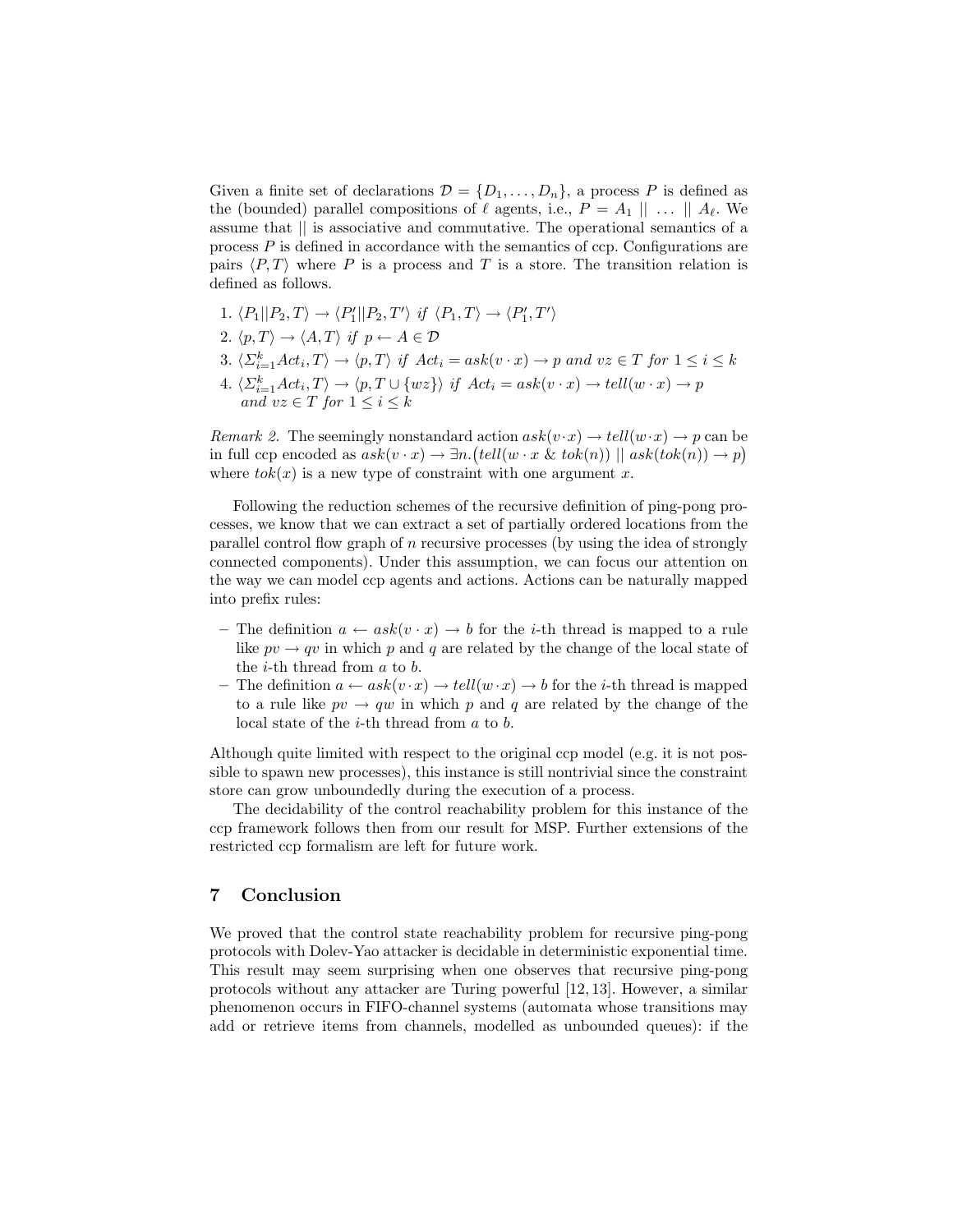channels are perfect, then the model is Turing powerful, but if one assumes that the channels are lossy, i.e., that the queues can spontaneously lose messages, then several important verification problems become decidable [7, 2].

We have used our results to prove (in the full version of the paper, available as a BRICS technical report) the authenticity of Woo and Lam's protocol; to find a flaw in Otway and Rees' key distribution protocol and prove secrecy of a corrected version for arbitrarily many sessions; and to prove secrecy of Bull and Otway's recursive authentication protocol. To the best of our knowledge, no other method in the literature can deal simultaneously with these three problems in a fully automatic way. The approach of Rusinowitch and Turuani [18] can be used to prove authenticity of Woo and Lam's protocol, and Küsters has used regular transducers to automatically verify Bull and Otway's protocol [15]. However, these techniques can only deal with a bounded number of protocol sessions. In order to find the flaw in Otway and Rees' protocol they have to guess the right number of sessions, and they cannot directly prove secrecy of the corrected version. The replicative calculus of Amadio, Lugiez and Vanackère [4] can be used to model protocols with an unbounded number of sessions. However, the model over-approximates the semantics, i.e., there are executions of the model that do not correspond to executions of the protocol. Due to this over-approximation the secrecy or authenticity analysis can report false attacks.

Since our technique does not over-approximate the semantics, it is strictly more powerful than that of  $[4]$ , at the price of a higher complexity (the algorithm of [4] runs in polynomial time), and it is incomparable with the techniques of [18, 15]. On the one hand, it provides an exact analysis for an arbitrary number of sessions; on the other hand, it is restricted to prefix rewriting, which can only deal with very restricted forms of pairing. Our model also allows only a bounded number of nonces. The distinguishing feature of our technique seems to be the possibility to model open-ended protocols with messages of unbounded length, in combination with an unrestricted (cyclic) communication structure.

Our work also opens several venues for further research. MSPs are a rather natural computational model, which may have further applications, in particular in the area of coordination-based languages. To demonstrate this, we have presented an encoding of a fragment of the ccp language into MSP.

Acknowledgments. The second and the third author acknowledge a support from the Alexander von Humboldt Foundation.

## References

- 1. M. Abadi and A.D. Gordon. A bisimulation method for cryptographic protocols. Nordic Journal of Computing, 5(4):267–303, 1998.
- 2. P.A. Abdulla and B. Jonsson. Verifying programs with unreliable channels. Information and Computation, 127(2):91–101, 1996.
- 3. R.M. Amadio and W. Charatonik. On name generation and set-based analysis in the Dolev-Yao model. In Proceedings of the 13th International Conference